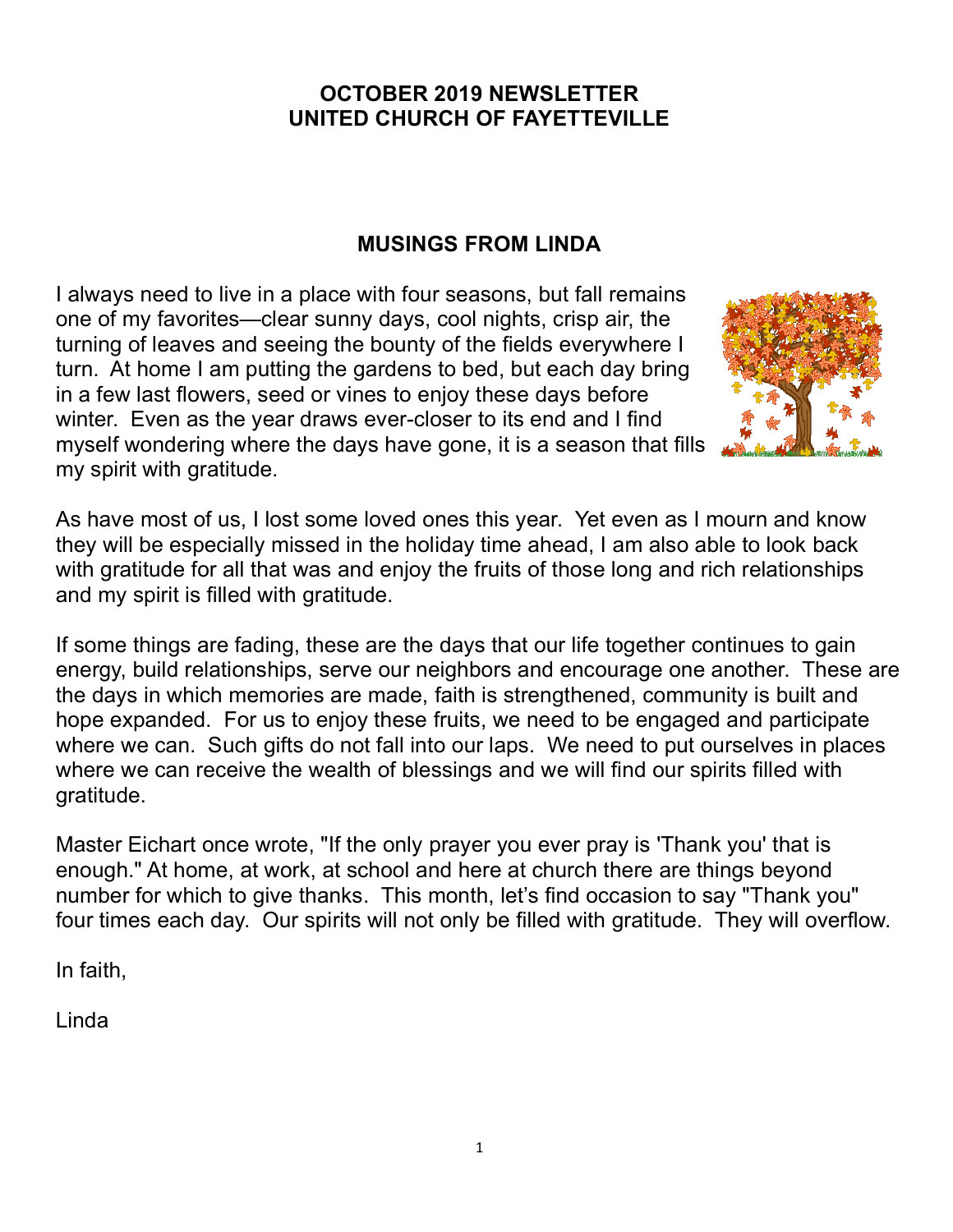## **FROM THE STAFF SUPPORT COMMITTEE**

## **CHURCH OFFICE UPDATE**

As of this writing, our Administrative Assistant Michele has returned to the office. We are very grateful she is well and able to return to her desk. For the help provided in the interim, we are grateful to Gloria Manuel and Chris Harrison for keeping our website and Facebook page up-to-date; Scott Manuel, Bob Craft and John Price for picking up financial and building use tasks normally done by the AA, and especially to Gail Sandle who essentially stepped in to fill the role.

## **NURSERY WORKER**

The Staff Support Committee is actively seeking a nursery care worker for our Sunday morning worship coverage. The Board approved making this a \$30.00 flat fee position for approximately an hour and a half each Sunday, from fifteen minutes before worship to fifteen minutes after worship. This is a year-round position. Candidates must be at least 18 years old and able to pass a background check. If you know of someone who might be interested, please contact **Janet Press** at 315.663.8185. Until then, if you can assist in keeping our kids safe by increasing our volunteer nursery coverage to keep our kids safe. If you can assist, please contact **Betsy Nash** at nash.betsy@gmail.com. One teen may work with one adult on Sundays when there is no Sunday School.

## **UPDATES FROM THE BOARD**

At this September meeting, the Board:

\*Approved our education ministry in Haiti as the beneficiary of the Brass and Bells Concert in

December.

\*Thanked Janet Press and Cindy Rosbrook for providing for a UCF presence at the Fayetteville Festival.

\*Approved the replacement of the ramp to E. Genesee Street with an updated ADA compliant ramp, work to be accomplished before the snow flies (provided it doesn't fly in  $October  $\odot$$ 

\*Continued its discussion of our efforts to strengthen and expand our reach into the community.

## **Request from the Nominating Committee:**

In order to prepare our list of nominees for 2020 officers for election at the Annual Meeting, we are seeking suggestions for nominations for two positions—that of Auditor and Facility Oversight Chair. If you have more than one name to suggest, or would care to volunteer to be nominated yourself, please submit your suggestions by October 13. You may place your nominations in the basket in either the Narthex or in the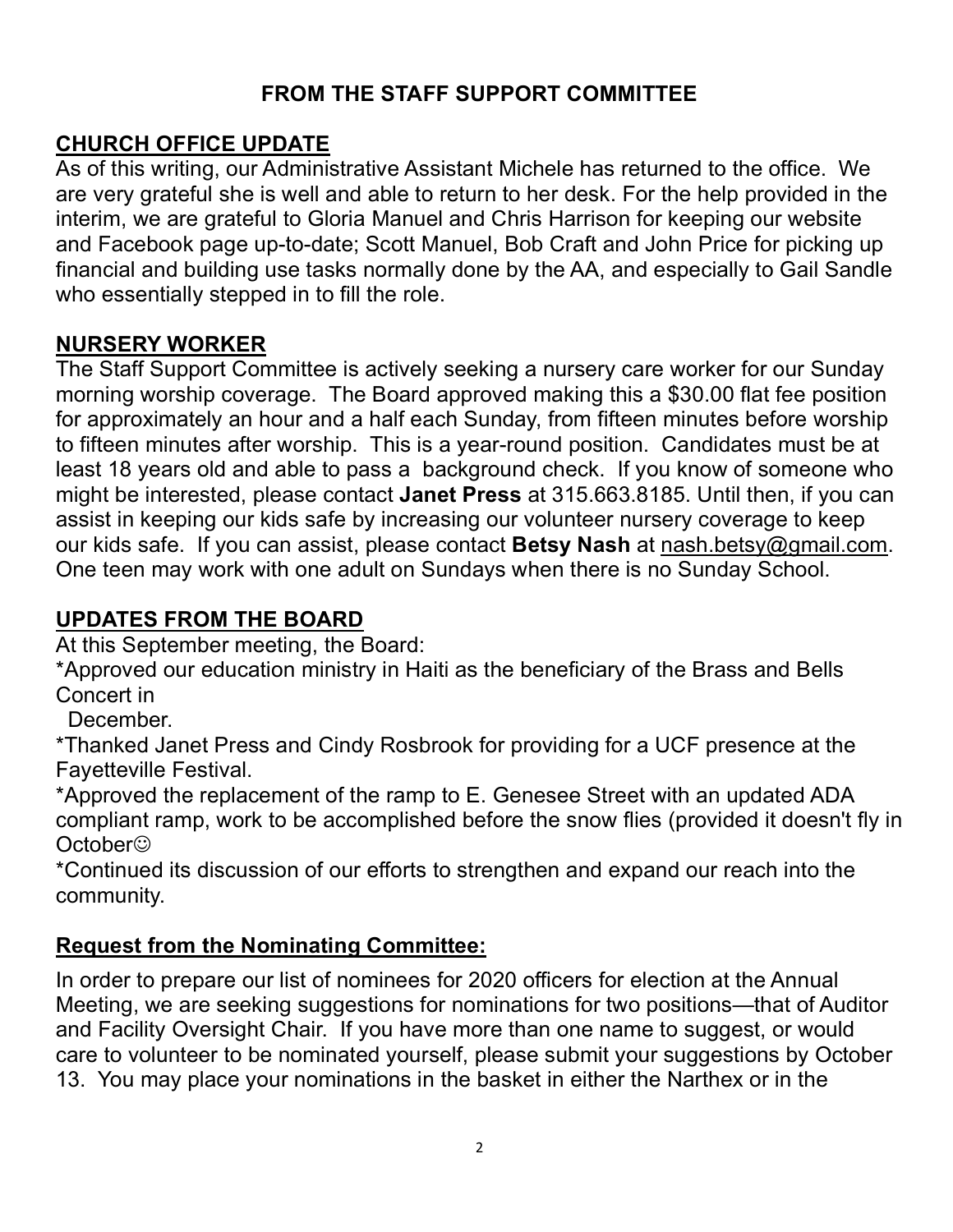hallway leading to Fellowship Hall. You may also call Sarah Castilano at 315-663-5273 or email her at sstaples616@hotmail.com. Thank you.

# **OPPORTUNITIES TO SERVE**

#### **THIS ONE'S FOR YOU!**

## **Opportunities For Enhancing UCF's Reach and Service to the Community while Strengthening Our Ministry**

Especially with reflection on the idea presented in the sermon "Committed" please prayerfully consider if there is a way you could participate in some of these "one-anddone" opportunities for sharing what we have here with the community. If you are interested or can help with one of these projects, please contact the person indicated. If it's indicated that we are still looking for someone, please contact **Dr. Even** and she will point you in the right direction. Among those projects:

\*Continuing and strengthening of potlucks **Cindy R, Maryjane W.**

 \*Organizing a series of family game nights implemented to include the community. **COULD THIS BE YOU?**

 \*Hosting a church and community education event potentially involving the leadership of the

PCUSA Office of Public Witness. **Outreach**

\*Developing a video story about UCF **Al Arras**

\*Working with local young musicians to develop an event such as a "Battle of the Bands" for high school musicians. **COULD THIS BE YOU?**

\*Recruiting local artists to design bulletin covers. **Janet P**

\* Cooperative church/community effort to serve our homeless neighbors **Rich B**

**The 8th Annual Blood Drive** in memory of Stu Woodcock will be held Saturday, October 26 from 8:00AM -1:00PM in Fellowship Hall. All blood types are needed to ensure an adequate supply. To donate visit redcrossblood.org or call 1-800-733-2767. Stu was an active member of the church, serving in many capacities. Any questions please contact Mary Jane Woodcock at 315-637-5804.

## **Breakfast at Isaiah's Table**

On Saturday October 26<sup>th</sup>, we will again serve breakfast at Isaiah's table - an ongoing program on the near east side serving those in need. UCF provides and serves breakfast and a short service follows. A sign-up sheet will be posted for both prepared breakfast dishes and for those interested in serving on the 26th.

## **Peace and Global Witness Offering**

On October 6<sup>th</sup>, World Communion Sunday, we will receive a special Peacemaking and Global Witness offering. Proceeds are divided, with approximately a third going to each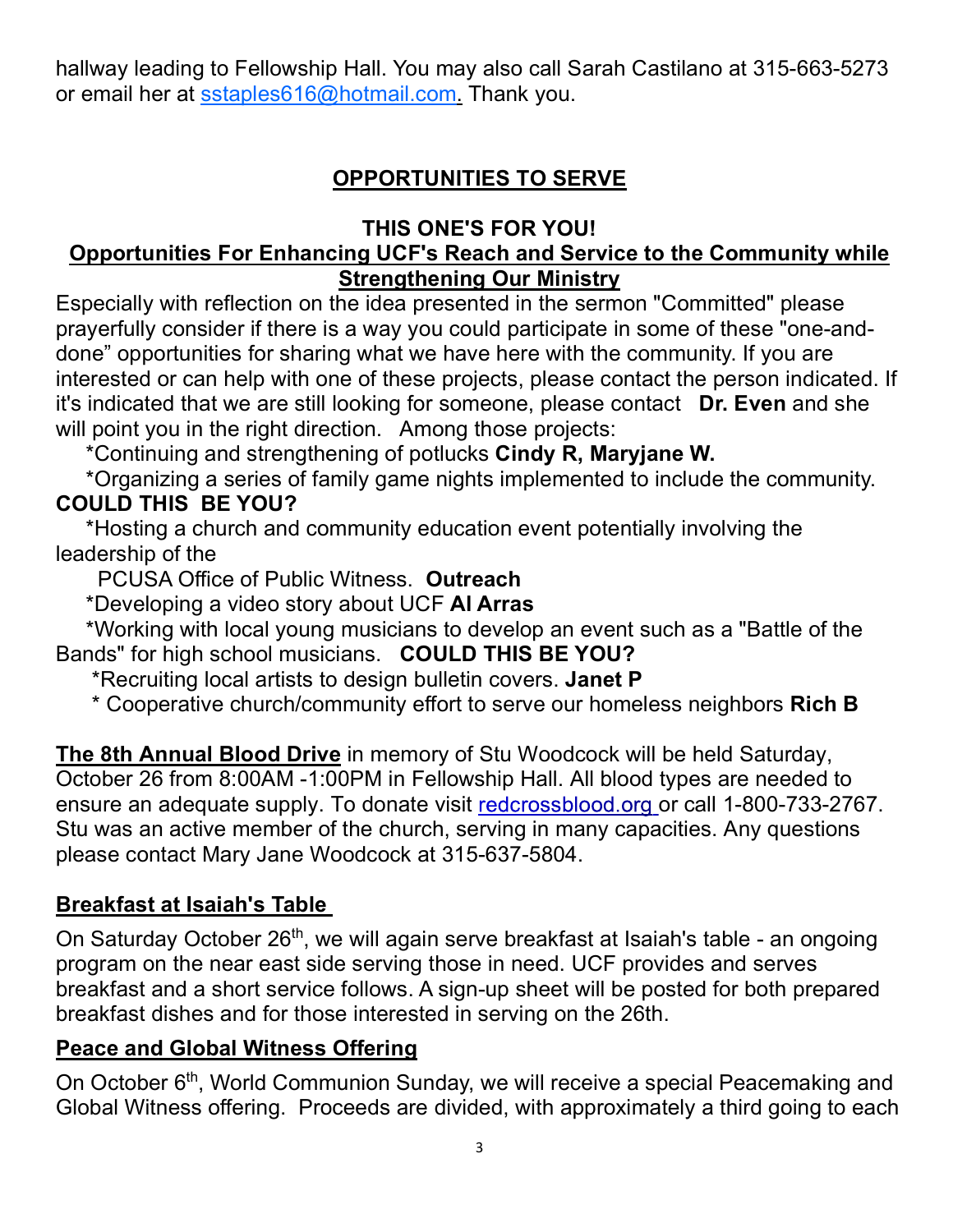---Presbyterian, American Baptist and local uses. For this offering, the UCF portion will be donated to further the mission work of Sleep in Heavenly Peace, which builds beds and provides bedding, for those in need. This portion of the offering will be matched by funds from Outreach, so please give generously to this worthy cause.

#### **Dinner at Brown Memorial**

On Saturday and Sunday November 2-3, we will be preparing and serving dinner at Brown Memorial Church in Syracuse. Saturday morning meal preparation is at UCF from 9-12 and on Sunday the meal will be served at Brown (for approximately 80-120). Sunday afternoon the group will leave UCF around 2PM and return before 5. Look for sign-up sheets as the date gets closer.

## **MUSIC NEWS**

While Director of Music Jared Shepard is on leave, UCF will have the following organist-choir directors:

September 29<sup>th</sup> & October 6<sup>th</sup>: Alice Hatt was employed for over 40 years as a minister of music and worship, the last for 18 years at UCF. She is a member of SU Oratorio Society, the Syracuse American Guild of Organists, and volunteers with the Center for New Americans sewing class.

October 13<sup>th</sup> & October 20<sup>th</sup>: Glenn Armstrong is a retired organist/choir director having served at the Franciscan Church of the Assumption for 45 years. He holds a Bachelor of Music degree in Organ from Syracuse University, and the rank of Colleague with the American Guild of Organists. He served as a dean of the AGO chapter here in Syracuse from 1990-92.

October 27<sup>th</sup>: **Sally Gould,** A native of Modesto, California, Sally came to the Eastman School of Music in Rochester to get her MM in Organ after getting her BA from San Francisco State College. She was the Organist-Choir Director for 25 years at the Cazenovia Presbyterian Church, and later played for many years at Luther Memorial Lutheran Church in North Syracuse. There is a shortage of organists, so substituting for vacationing organists has taken the place of retirement for her. She still teaches piano and attends all that's offered in live music, drama, and arts in the area. She is honored to have been asked to play for Henry's dad!!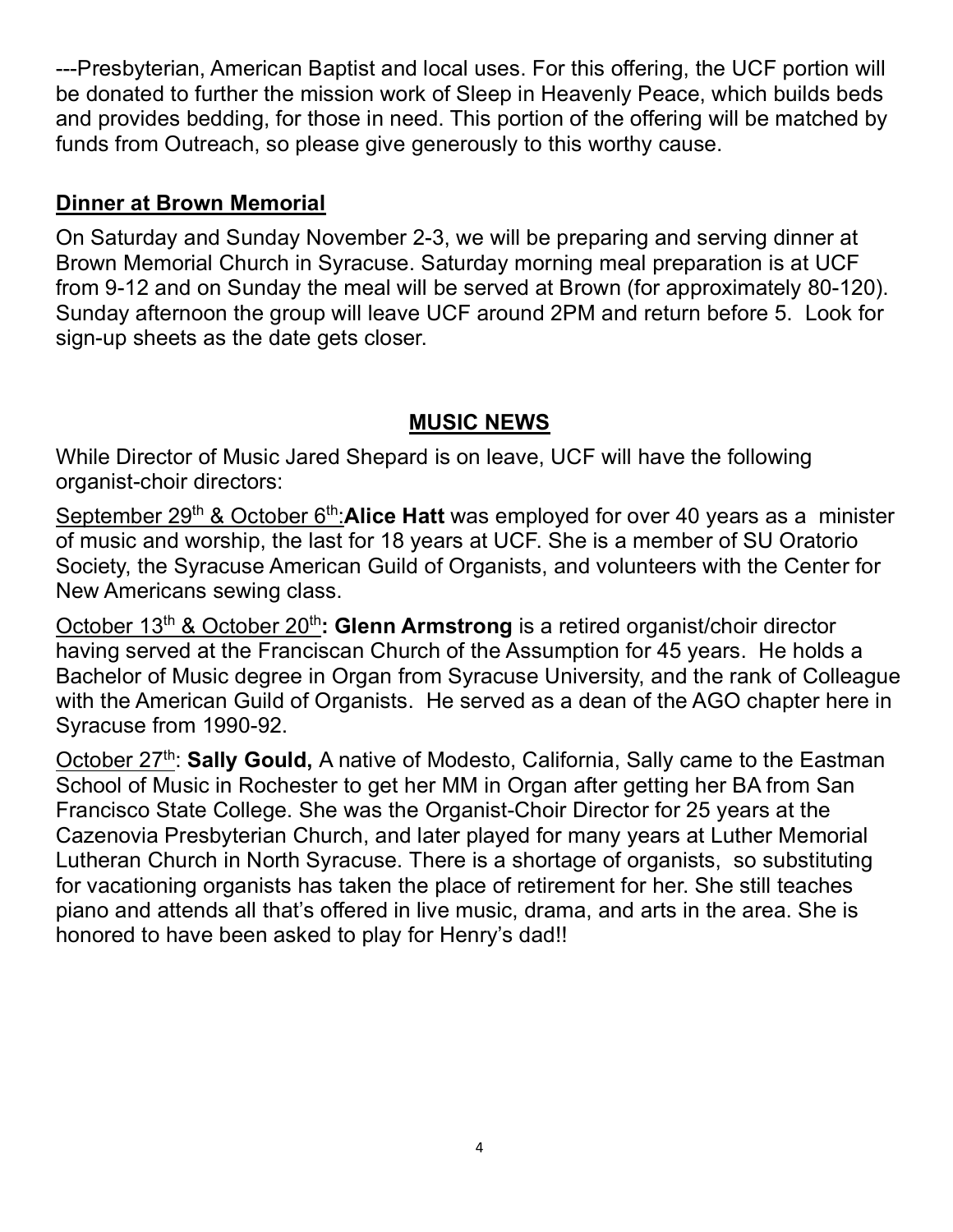## **SOUNDS OF THE ADVENT/CHRISTMAS SEASON!**

**Save the Date-December 8th, 3:00pm!**



UCF's annual *Brass and Bells Concert* will feature the SU Brass and UCF Handbell Choir in concert. They will collaborate to raise funds for needed school books for Haitian children. Help us advertise by sharing this information with friends and family. (Free-will offering and donations of non-perisables for the F-M Food Pantry appreciated!) For more info: http://www.theucf.org/ministries/outreach-mission/haiti-educationpartnership/

# **NEWS FROM K-12**

Seeing our young people participating in Sunday School has been wonderful to see. We thank all those who taught and assisted in September.

There are now three sections of Sunday School which need your support as teachers and assistants. Please contact Paula Marquart to participate in the meaningful Christian education of our young people.

Calendar Dates:

October 11: Youth Group Activity offsite

October 20 and 27: Sunday School

October 27: Bibles will be presented to 3rd graders in worship

Congratulations are given to Phoebe Maggio and Rhyan Grandy as they receive their bibles. May God bless their reading and exploration of God's Word.

## **WE GIVE BECAUSE WE CAN**

*... My faith demands that I do whatever I can, wherever I am, whenever I can, for as long as I can with whatever I have to try to make a difference." Pres. Jimmy Carter*

The 2020 Stewardship Campaign is underway. Hopefully, you have received a mailing containing information about our financial needs for the coming year along with a pledge card personalized for your household. All you need do is thoughtfully and prayerfully consider what you can pledge and return the card at any time between now and Gratitude Sunday, October 20. See Gail Sandle, Scott Manuel or Cindy Rosbrook with any questions. Thank you.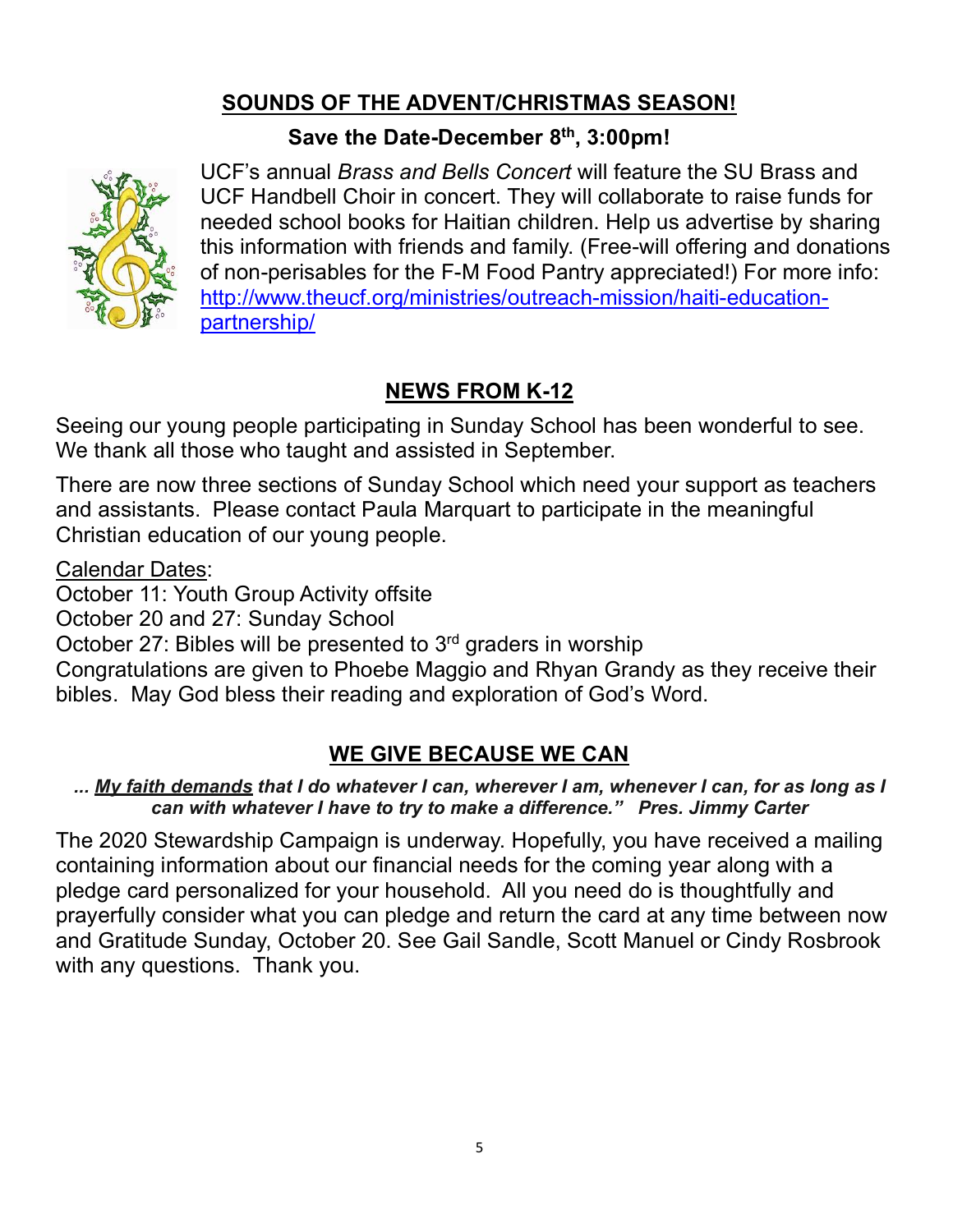#### **SHARE A MEAL WITH LINDA**

Let's get connected and meet for breakfast or lunch. All meals would be at Kirby's in Fayetteville. -

Breakfast @ 8AM or earlier. Or Lunch @ 11:45AM Dates available for either meal: Wednesday, October 2 Wednesday, October 16 Tuesday, October 22 Wednesday, October 23 Tuesday October 29 Email lindaeven@theucf.org or call me (315.637.3186) Looking forward to spending time with you.

#### **WORLD COMMUNION SUNDAY October 6, 2019**

We share the Lord's Supper on that day and highlight our connection to Christians in all the world. As always, our K-12 students remain in worship so that the whole family of God comes to the Table together. On this particular Sunday, worship will be designed as a fairy tale, leading us through the parts of worship, reminding us or letting us learn for the first time why we do what we do, through the story of our faith.

**Tabitha Women** will be meeting **Wednesday, October 9 @ 7:00pm.** Have you read some good books lately? We will be discussing some good reads and share titles/authors to "stock up" before the snow flies! If you have a good one you would be willing to lend, bring it along with your name inside. All women invited! Questions? Contact Cindy Rosbrook at drosbrook@twcny.rr.com

## **FOR WOMEN**

**WOMEN'S WEDNESDAY BIBLE STUDY** The Wednesday Bible Study group meets the 1st and 3rd Wednesdays of each month from 2:00 to 3:00 pm in Women's Lounge. We are a group of people with varying amounts of knowledge about the Bible who share ideas, resources and experiences in a warm friendly environment. On October 2 and 16 we will continue our study of the Old Testament with a discussion of II Kings. We welcome new participants at any time. Questions? Contact **Jackie Meyer** (jmeyer@twcny.rr.com; 315 632-4267) or **Diana Norcross** (diana.norcross25@gmail.com; ( 315 446-6723).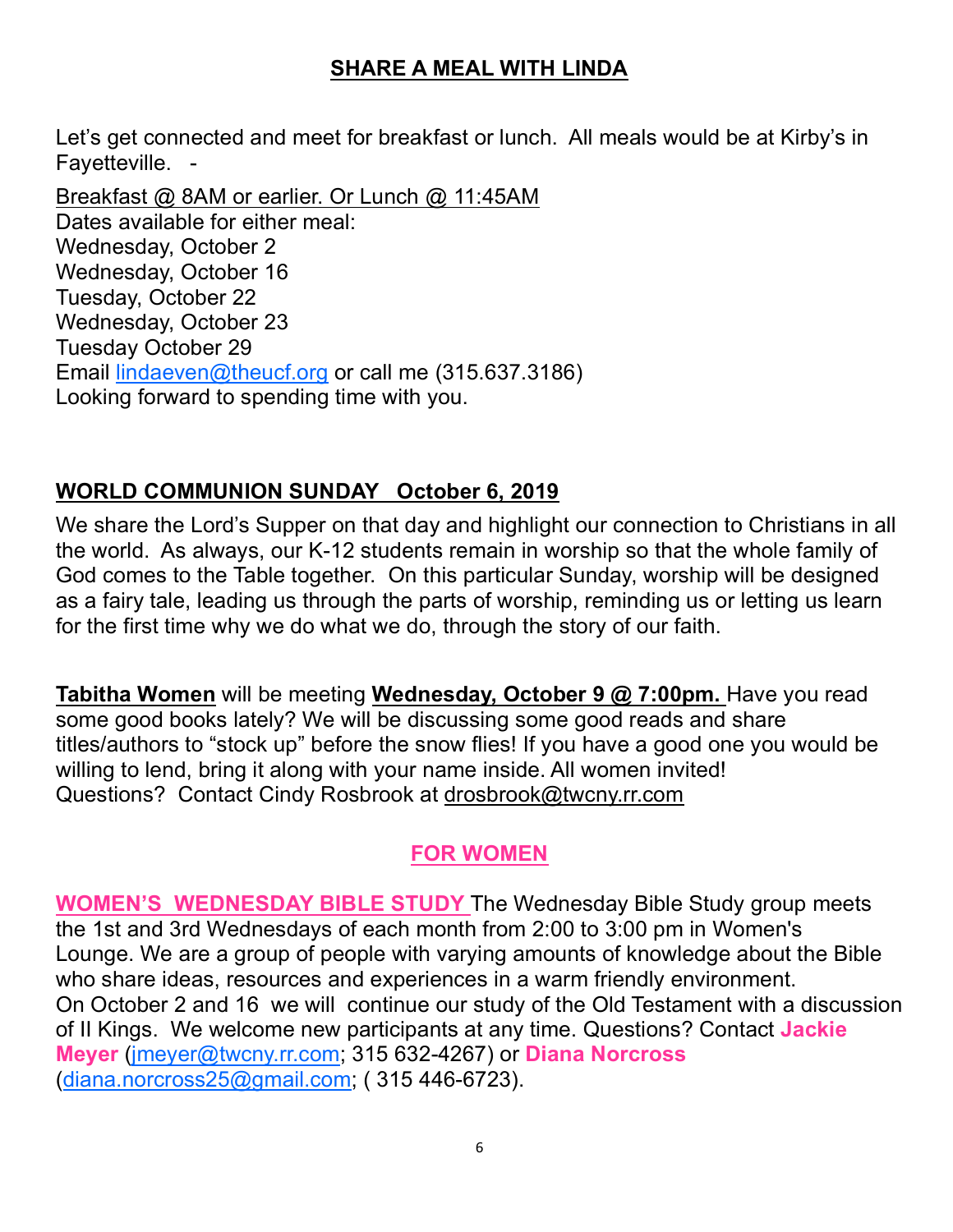#### **MEMBERSHIP REMINDER**

**Please be sure to wear your nametags (**And leave them in Fellowship Hall on your way out)**!** We more "mature" folks appreciate not having to fumble in our heads to remember names (And this comment does not apply to Mary Jane!). Love, from your Membership Committee.

#### **FOR MEN**

#### **Men's Covenant Group**

We are meeting Thursday, October 17th at 7:00 AM in the Women's lounge. Great fellowship, good discussions, and of course, juice, donuts and coffee. Give us a try.

## **ONE MORE THING**

In the September 15 sermon, I mentioned opportunities for service to the church that would not require extraordinary time commitments and would strengthen our ministry, lower stress and increase joy for all of us. Here are but a few of those ideas, with contact people:

Bulletin boards: Gloria Manuel sgmanuel40@gmail.com

Fellowship: Janet Press jpress1102@gmail.com

Flowers: Pam Bender PLeeBender@yahoo.com or sign up in the hallway

Gardening/landscaping: Pam Bender PLeeBender@yahoo.com

Helping with K-12 Sunday School: Paula Marquart

Playing with babies/toddlers: Betsy Nash nash.betsy@gmail.com

Seasonal music commitment: Jared Shepard: jaredshepard@theucf.org

Seasonal inside decorating: Shar Horton shar9112000@yahoo.com

Signing Choir: Barb Morison bmorison@twcny.rr.com

Small cleaning, painting, upkeep projects: John Hess Jhess204@gmail.com

Ushering: Deb DiPietro ddipietro02@gmail.com

Visiting a homebound member: Cindy Rosbrook drosbrook@twcny.rr.com

You do not have to join a committee or commit to an every week schedule in order to participate meaningfully in our ministries.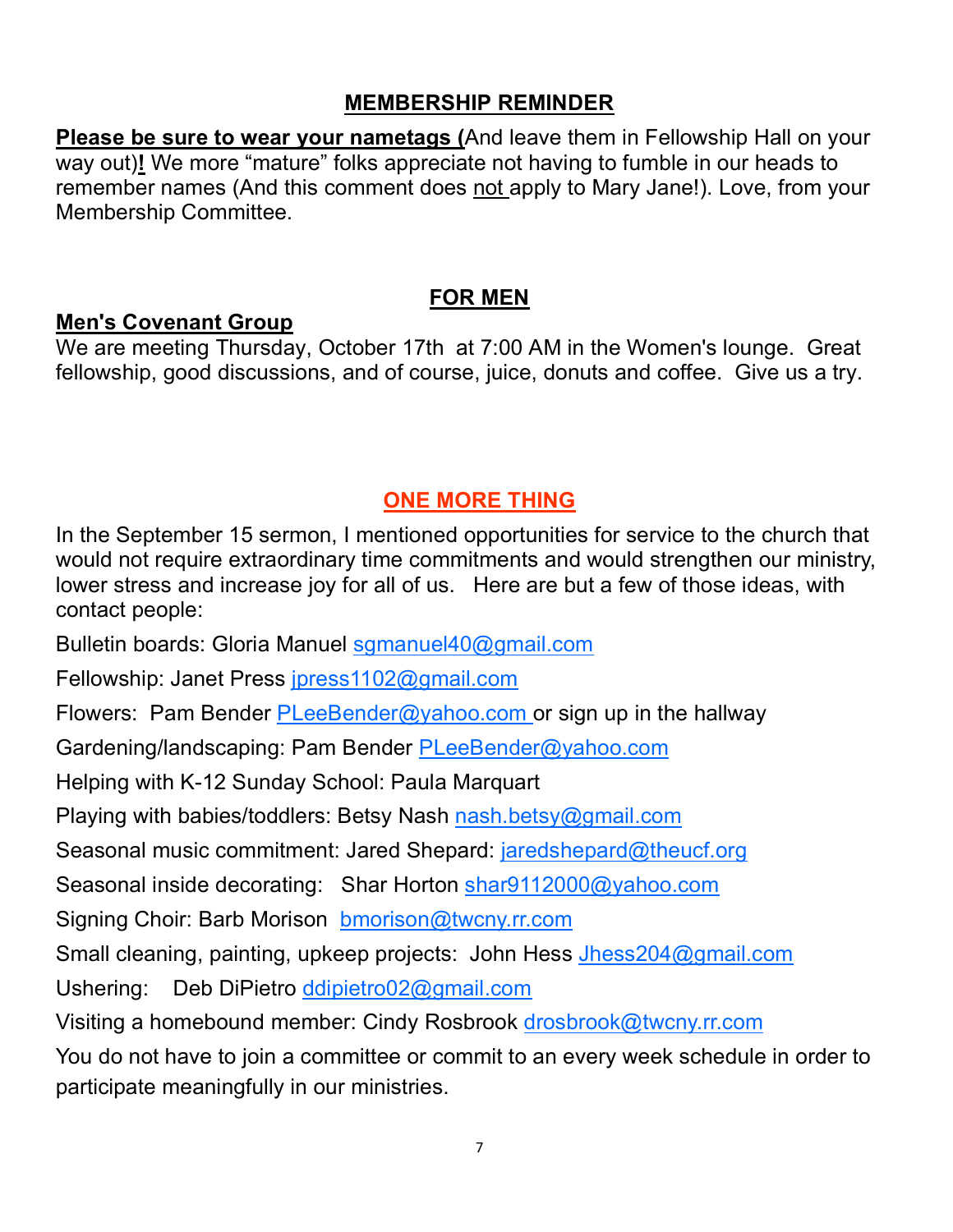## **NEWS FROM HAITI**

## **Haitian Teens Enjoy Summer Cooking Classes**

Below are scenes from the cooking classes offered "our" students in Paulette, Haiti this summer. The daily courses helped teach skills and kept them busy during summer school break. Our Cayuga-Syracuse Haiti Educational Partnership sponsored these courses through the generous donation of two of its committee members. Students learned about nutrition. how to read recipes and measure ingredients. Both teenage boys and girls especially liked tasting the treats they made!



Measuring!



Boys helping to stir!



Anxious to taste!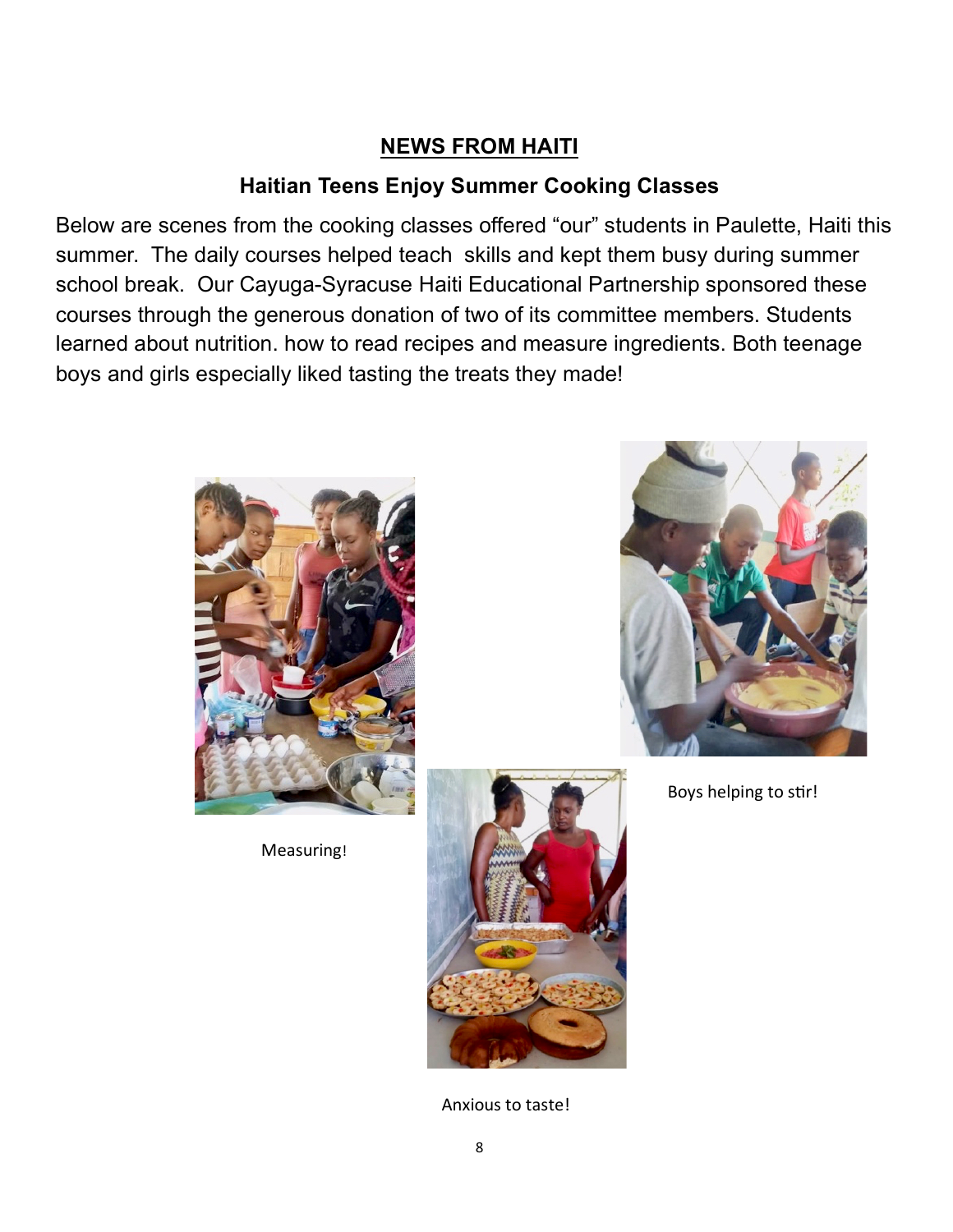## **OCTOBER CALENDAR**

# **Sunday, October 6**

**World Communion** 9:15 Nursery Care 9:30 Choir 10:00 AM Worship (K-12 remain in Worship) 11 AM Fellowship Tuesday, October 8--1 PM Congregational Care Wednesday, October 99—7:00PM Tabitha Thursday, October 10—5:45 Joyful Sign 6:30 Handbell Choir 7:30 Choir Saturday, October 12—7:30PM Steeple Coffeehouse

## **Sunday October 13**

9:15 Nursery Care 9:30 Choir 10:00 AM Worship (K-12 begin in worship then depart for Sunday School) 11:00AM Fellowship

Monday October 14—Office is closed Tuesday October 15—7:00 PM Board Meeting Wednesday October 16—2:00PM Women's Bible Study Thursday, October 17--5:45 Joyful Sign 6:30 Handbell Choir

7:30 Choir

# **Sunday October 20**

**Gratitude Sunday** 9:15 Nursery Care 9:30 Choir 10:00 AM Worship (K-12 begin in worship then depart for Sunday School) 11:00AM Fellowship Wednesday, October 23—Newsletter deadline Thursday, October 24--5:45 Joyful Sign

 6:30 Handbell Choir 7:30 Choir Saturday, October 26—8:30 AM Isaiah's Table 7:30PM Steeple Coffeehouse